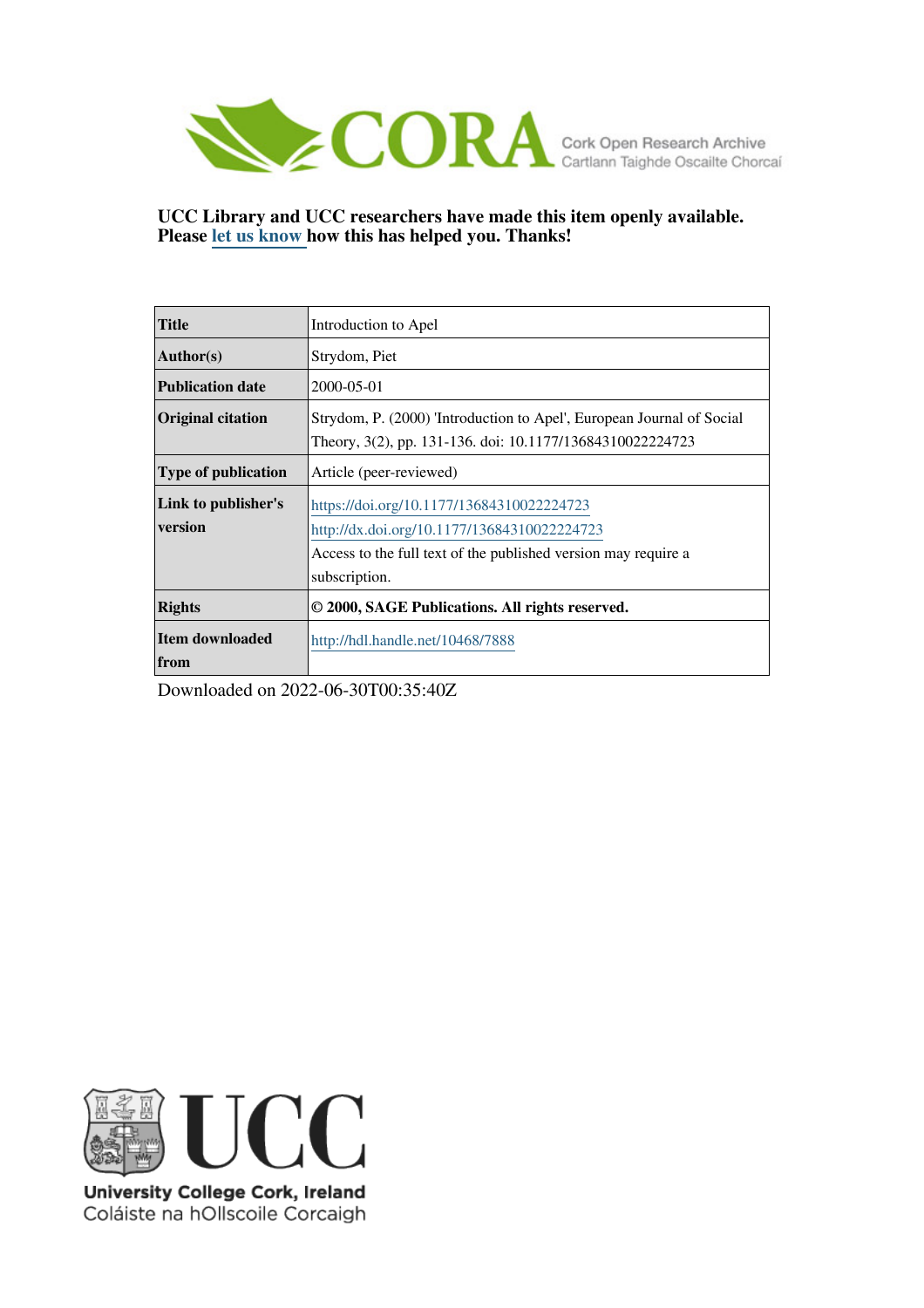## **Introduction to Apel**

[Editorial introduction to an article by Apel published in *European Journal of Social Theory* 3(2), pp. 131-36]

## *Piet Strydom*

## NATIONAL UNIVERSITY OF IRELAND, CORK

Karl-Otto Apel is one of Germany's best known late twentieth-century philosophers. Since his work has over a number of decades contributed to fruitful exchanges between philosophy and the social sciences, including social theory, he is by no means unknown to social scientists, social theorists or sociologists (e.g. Outhwaite 1975, 1987; Fay 1975, 1987; Keat and Urry 1975; Giddens 1976; Dallmayr and McCarthy 1977; Bleicher 1980; Joas 1985, 1992) – notwithstanding his own self-image as a 'transcendental' or even 'pedantic philosopher'. Under these circumstances, the only justification for this brief introduction is to provide a context for the following article by taking a longer view to recall some of these points of contact and to underscore the significance of Apel's various contributions.

Apel first came to the attention of social scientists during the 1960s in the field of the philosophy of the social sciences with two distinct yet related lines of argumentation. In the first instance, he presented a critique of neo-positivism in the context of his confrontation of the respective positions of Heidegger and Wittgenstein (Apel 1967a). Of interest here was also his critical evaluation of Peter Winch. Secondly, Apel put forward novel arguments regarding communication as the foundation of the social sciences (1968, 1971, 1972). These lines of argumentation were, on the one hand, only the beginning of a sustained contribution to the controversy about understanding and explanation which culminated in the publication of a major work in the late 1970s (Apel 1979b, 1984a). On the other, they became intertwined with arguments regarding the status of critical theory in the context of the Positivist Dispute (1973a: II: 128-54), which brought Apel to the fore as the other leading figure in Frankfurt besides Habermas – one, moreover, on whose leading ideas and criticism Habermas in crucial respects depended (Habermas 1983). Apel (1973b, 1977, 1979a) developed his own version of the critical reconstructive social sciences within the framework of a tripartite theory of science which has in the meantime become more generally accepted (e.g. Harvey and McDonald 1993; Sarantakos 1993; Neuman 1997). In fact, according to Kettner, 'Apel has contributed more than any other critical theorist to the ongoing project of a comprehensive critical theory of science' (1996: 260). Simultaneously, Apel also acted as internal critic of the Frankfurt tradition. On the one hand, he focused on the 'Frankfurter Krankheit' – as he called it in a seminar – of transposing epistemology directly into social theory and, on the other, argued in favour of extending democratic theory. That he was not defending some traditional notion of epistemology, however, but actually worked towards a thoroughgoing and far-reaching transformation of philosophy (1973a, 1980), pointing toward a postmetaphysical and post-empiricist position, was already suggested by his doctoral dissertation (1950). Apart from these epistemological and methodological concerns, his long-standing interest in language and communication, going back at least to his 'Habilitationsschrift' (Apel 1963), was decisive in redirecting Habermas's thinking in the late 1960s and early 70s and also fed into the subsequent development of the communication and discourse theory of society and of discourse ethics (Habermas 1997), both of which are still having a considerable impact on the social sciences today.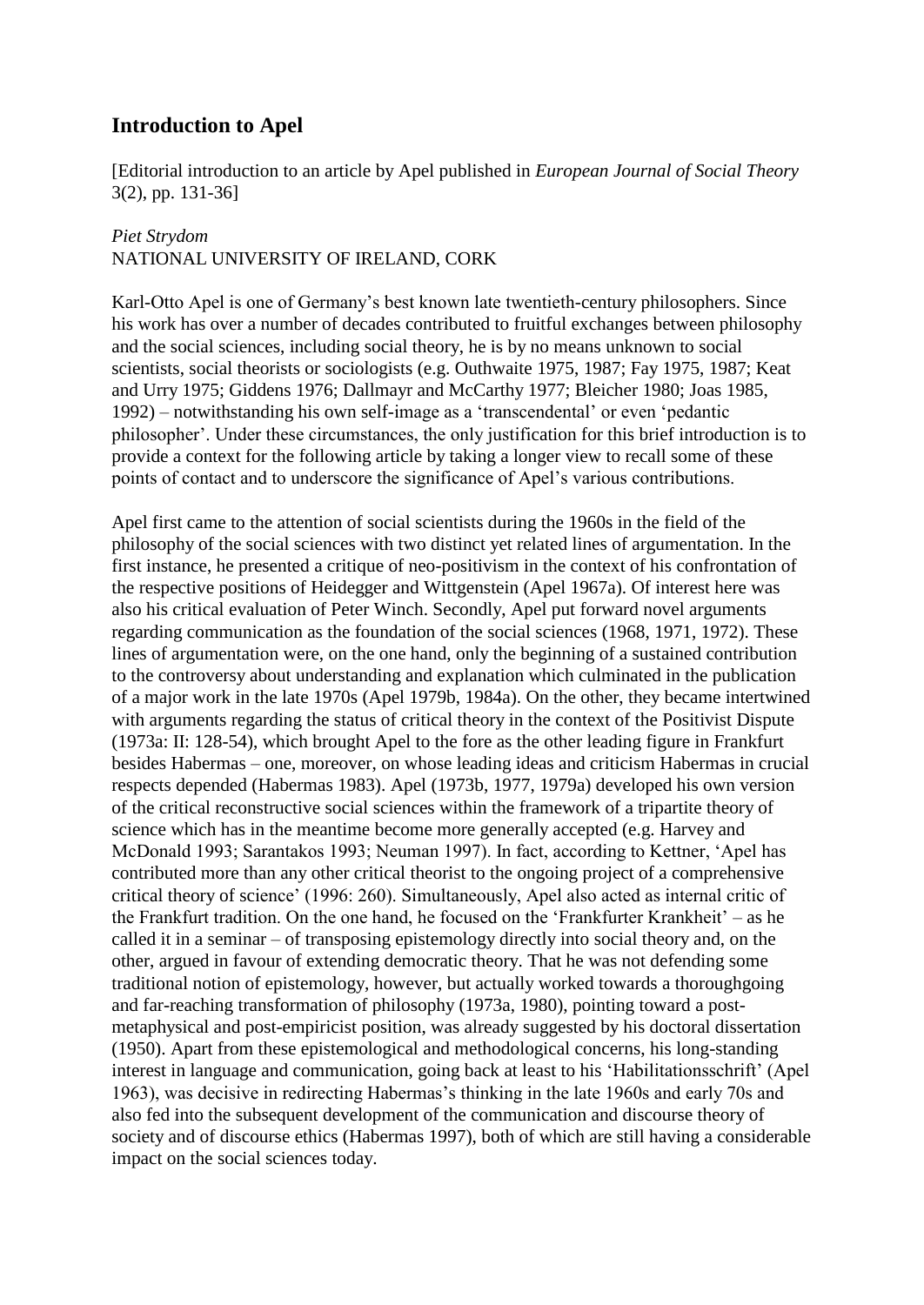Besides these earlier more or less well-known commitments, however, Apel has made yet a range of other contributions that possess significance for the social sciences. Among them are two of growing contemporary interest that merit special mention here. The theme of the following essay, which is highly topical today, is one of them. But it is the other to which I want to refer first.

Unique among German philosophers, Apel played a leading role in the mediation of Continental and Anglo-American thought. Through his defence of Heidegger and Wittgenstein against objectivism, he was the first to have brought together hermeneutics and the analytical philosophy of language. And through his appropriation of Peirce, whom he introduced and made known in Germany (1967b/1970, 1981), he transformed transcendental philosophy semiotically  $-$  i.e., in terms of the threefold sign relation  $-$  to create his own 'transcendental-pragmatics' (Apel 1976, 1998; Dorschel et al. 1993). It is in these ways that he was able to spearhead what has become known as 'the pragmatic turn' (Böhler et al. 1986), embracing also the hermeneutic turn, which transformed analytical philosophy and structuralism and also proved to have had a pervasive international influence. This is perhaps the dimension of Apel's work that is of the greatest general contemporary social scientific significance. By means of his bridging transcendental-pragmatics (or cognitivistdiscursivism), particularly the achievement of the pragmatic turn without giving up the idea of a critical social science, Apel prepared the ground for the key unresolved theoretical and methodological problem that starkly stares social scientists in the face today – in Germany (e.g. Beck 1992; Joas 1992; Eder 1993, 1996), Sweden (Eyerman and Jameson 1991), Britain (e.g. Giddens 1986; Delanty 1997, 1999a), Ireland (Strydom 1999a), France (e.g. Boltanski and Trévenot 1999; Bénatouïl 1999), the United States (e.g. Hoy and McCarthy 1994; Calhoun 1996; Fuller 1993; Mayhew 1997) as elsewhere: that is, the problem of how to relate critical sociology and pragmatic sociology in a considered and fruitful manner. In so far as Apel below spells out his transcendental-pragmatics, particularly what he in this context calls his 'complementaristic approach', this dimension of his work is strongly present in the following article.

The main theme of this article is of course of special interest. The topicality of globalisation does not require any comment today, and it is increasingly recognised that ethics has become an unavoidable problem in sociology (e.g. Beck 1992; Offe 1992; Schluchter 1991; Münch 1991; Bauman 1993; Tester 1993; Touraine 1995; Smart 1995; Strydom 1999b, 1999c; Delanty 1999b). In Apel's work, the dual theme of globalisation and ethics in fact goes back a considerable period. As early as the late 1960s, he started to pursue both aspects of this theme in a manner that helped to clear the way for what became known as the theory of globalisation, on the one hand, and for the characteristic late twentieth century concern with a new planetary macro-ethics of responsibility, on the other (Apel 1973a: II, 1978, 1980, 1984b, 1996: II). Indeed, along with Hans Jonas from whom he differs in important and sociologically significant respects, Apel has been instrumental in formulating the late twentieth century concept of a global ethics of responsibility (1988, 1990, 1991, 1993, 1996: II). In conjunction with this dual theme, other aspects of Apel's work are also noteworthy, not only because all of them have always been intertwined, but also in view of their contemporary social theoretic relevance. One of these is the conceptual pair of 'risk' and 'responsibility' (Apel 1973a: II: 360-61, 1980: 227-28) which he employed already in the 60s, and another is the problem of reflexivity which has figured centrally in his writings from the start and in the following article forms the relation between globalisation and ethics. During the past decade, of course, both of these have been attracting more and more attention in social theory in the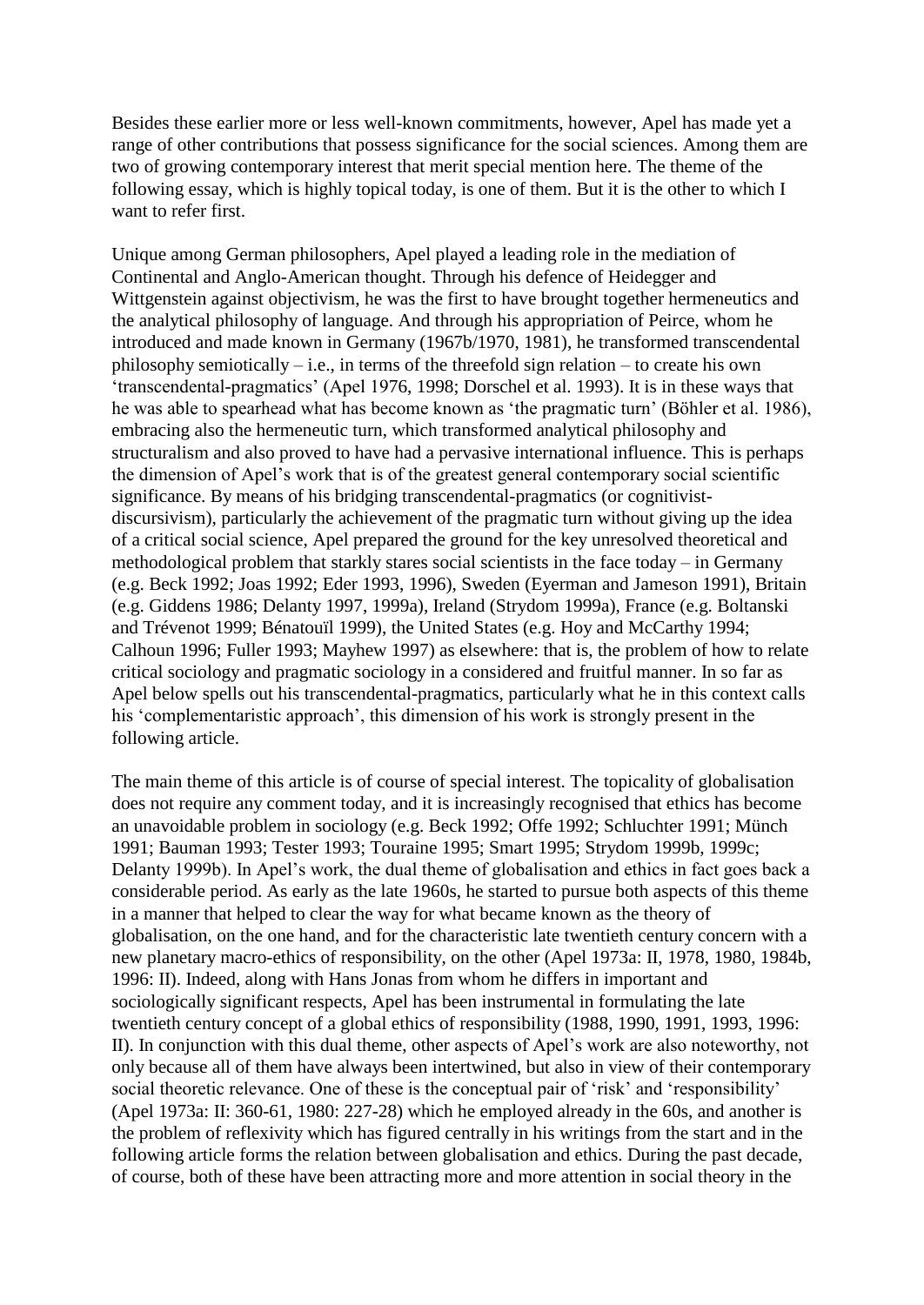wake of Beck's thesis that the collectively organised irresponsibility of the risk society is becoming increasingly exposed in proportion as modernity becomes reflexive.

Apel's article marks another fecund contact point between philosophy and the social sciences which harbours a great potential for the development of the latter in the new millennium. It is to be hoped that the numerous fruitful exchanges that Apel's previous writings stimulated during the past decades will be reflectively continued by social scientists, social theorists and sociologists in the wake of the publication of the present article.

## **References**

Apel, Karl-Otto (1950) *Dasein und Erkennen: Eine erkenntnistheoretische Interpretation der Philosophie Martin Heideggers*. University of Bonn: Unpublished Dissertation.

----- (1963*) Die Idee der Sprache in der Tradition des Humanismus von Dante bis Vico*. Bonn: Bouvier.

----- (1967a) *Analytic Philosophy of Language and the 'Geisteswissenschaften'*. Dordrecht: Reidel.

----- ed (1967b/1970) *Charles S. Peirce: Schriften*, Vol. I-II. Frankfurt: Suhrkamp.

----- (1968) 'Die erkenntnisanthropologische Funktion der Kommunikationsgemeinschaft und die Grundlagen der Hermeneutik', in Simon Moser ed. *Information und Kommunikation*. Munich: Oldenbourg.

----- (1971) 'Communication and the Foundation of the Humanities', *Acta Sociologica* 15(1): 7-26.

----- (1972) 'Die Kommunikationsgemeinschaft als transzendentale Voraussetzung der Sozialwissenschaften', in Rüdiger Bubner et al. eds. *Dialog als Methode, Neue Hefte für Philosophie* 2/3: 1-40.

----- (1973a) *Transformation der Philosophie*, Vol. I-II. Frankfurt: Suhrkamp.

----- (1973b) 'Szientistik, Hermeneutik, Ideologiekritik: Entwurf einer Wissenschaftlehre in Erkrnnntnisanthropologischer Sicht', in Apel et al. *Hermeneutik und Ideologiekritik*. Frankfurt: Suhrkamp: 7-44.

----- ed. (1976) *Sprachpragmatik und Philosophie*. Frankfurt: Suhrkamp.

----- (1977) 'Types of Social Science in the Light of Human Interest in Knowledge', *Social Research* 44(3): 425-70.

----- (1978) 'The Conflicts of Our Time and the Problem of Political Ethics', in Fred Dallmayr ed. *From Contract to Community*. New York: Dekker.

----- (1979a) 'Towards a Reconstruction of Critical Theory', in S. C. Brown ed. *Philosophical Disputes in the Social Sciences*. Sussex: Harvester, 127-39.

----- (1979b) *Die Erklären-Verstehen-Kontroverse in transzendental-pragmatischer Sicht*. Frankfurt: Suhrkamp.

----- (1980) *Towards a Transformation of Philosophy*. London: Routledge & Kegan Paul.

----- (1981) *Charles S. Peirce: From Pragmatism to Pragmaticism*. Amherst: University of Massachusettes Press.

----- (1984a) *Understanding and Explanation: A Transcendental-Pragmatic Perspective*. Cambridge, MA: MIT.

----- (1984b) 'The Situation of Humanity as an Ethical Problem', *Praxis International* 4(3): 250-65.

----- (1988) *Diskurs und Verantwortung*. Frankfurt: Suhrkamp.

----- (1990) 'The Problem of a Universalistic Macroethics of Co-Responsibility', in S. Griffioen ed. *What Right does Ethics have*? Amsterdam: VU University Press, 23-40.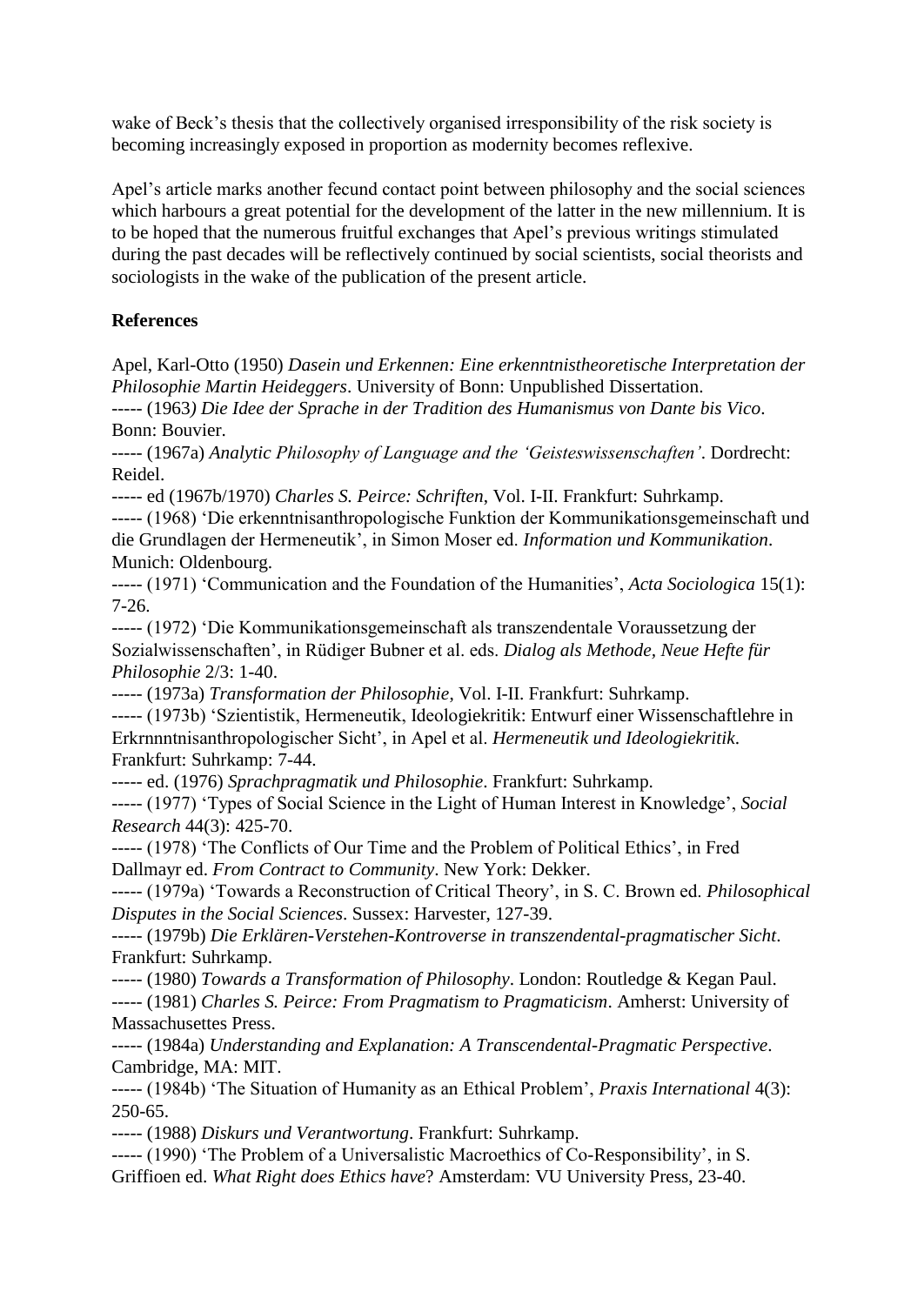----- (1991) 'A Planetary Macroethics for Mankind: The Need, the Apparent Difficulty, and the Eventual Possibility', in E. Deutsch ed. *Culture and Modernity*. Honolulu: University of Hawai Press, 261-78.

----- (1993) 'How to Ground a Universalistic Ethics of Co-Responsibility for the Effects of Collective Actions and Activities', *Philosophica* 52(2): 9-29.

----- (1996) *Selected Essays*, Vol. I-II. New Jersey: Humanities Press (edited and introduced by Eduardo Mendieta).

----- (1998) *Auseinandersetzungen in Erprobung des transzendental-pragmatischen Ansatzes*. Frankfurt: Suhrkamp.

Bauman, Zygmunt (1993) *Postmodern Ethics*. Oxford: Blackwell.

Beck, Ulrich (1992) *Risk Society*. London: Sage.

Bénatouïl, Thomas (1999) 'A Tale of Two Sociologies: The Critical and the Pragmatic Stance in Contemporary French Sociology', *European Journal of Sociology* 2(3): 379-96.

Bleicher, Josef (1980) *Contemporary Hermeneutics*. London: Routledge & Kegan Paul.

Böhler, Dietrich et al. eds (1986) *Die Pragmatische Wende.* Frankfurt: Suhrkamp.

Boltanski, Luc and Thévenot, Laurent (1999) 'The Sociology of Critical Capacity', *European Journal of Sociology* 2(3): 359-77.

Calhoun, Craig (1996) 'Social Theory and the Public Sphere', in Bryan S. Turner ed. *The Blackwell Companion to Social Theory*. Oxford: Blackwell, 429-70.

Dallmayr, Fred and McCarthy, Thomas (1977) *Understanding and Social Inquiry*. Notre Dame: University of Notre Dame Press.

Delanty, Gerard (1997) *Social Science*. Buckingham: Open University Press.

----- (1999a) *Social Theory in a Changing World*. Cambridge: Polity.

----- (1999b) 'Biopolitics in the Risk Society: The Possibility of a Global Ethic of Societal Responsibility', in Patrick O'Mahony ed. *Nature, Risk and Responsibility*. Houndsmills: Macmillan, 37-51.

Dorschel, Andreas et al. eds. (1993) *Transzendentalpragmatik*. Frankfurt: Suhrkamp. Eder, Klaus (1993) *The New Politics of Class*. London: Sage.

----- (1996) *The Social Construction of Nature*. London: Sage.

Eyerman, Ron and Jameson, Andrew (1991) *Social Movements: A Cognitive Approach*. Cambridge: Polity.

Fay, Brian (1975) *Social Theory and Political Practice*. London: Allen & Unwin. ----- (1987) *Critical Social Science*. Cambridge: Polity.

Fuller, Steve (1993) *Philosophy, Rhetoric, and the End of Knowledge*. Madison: University of Wisconsin Press.

Giddens, Anthony (1976) *New Rules of Sociological Method*. London: Hutchinson. ----- (1986) *The Constitution of Society*. Cambridge: Polity.

Habermas, Jürgen (1983) *Moralbewußtsein und kommunikatives Handeln*. Frankfurt: Suhrkamp.

----- (1997) 'Ein Baumeister mit hermeneutischem Gespür: Die Weg des Philosophen Karl-Otto Apel', in Habermas, *Vom sinnlichen Eindruck zum symbolischen Ausdruck*. Frankfurt: Suhrkamp, 84-97.

Harvey, Lee and McDonald, Morag (1993) *Doing Sociology*. Houndsmills: Macmillan. Hoy, David Couzens and McCarthy, Thomas (1994) *Critical Theory*. Oxford: Blackwell. Joas, Hans (1985) *G. H. Mead: A Contemporary Re-Examination of His Thought*. Cambridge: Polity.

----- (1992) *Pragmatismus und Gesellschaftstheorie*. Frankfurt: Suhrkamp.

Keat, Russell and Urry, John (1975) *Social Theory as Science*. London: Routledge & Kegan Paul.